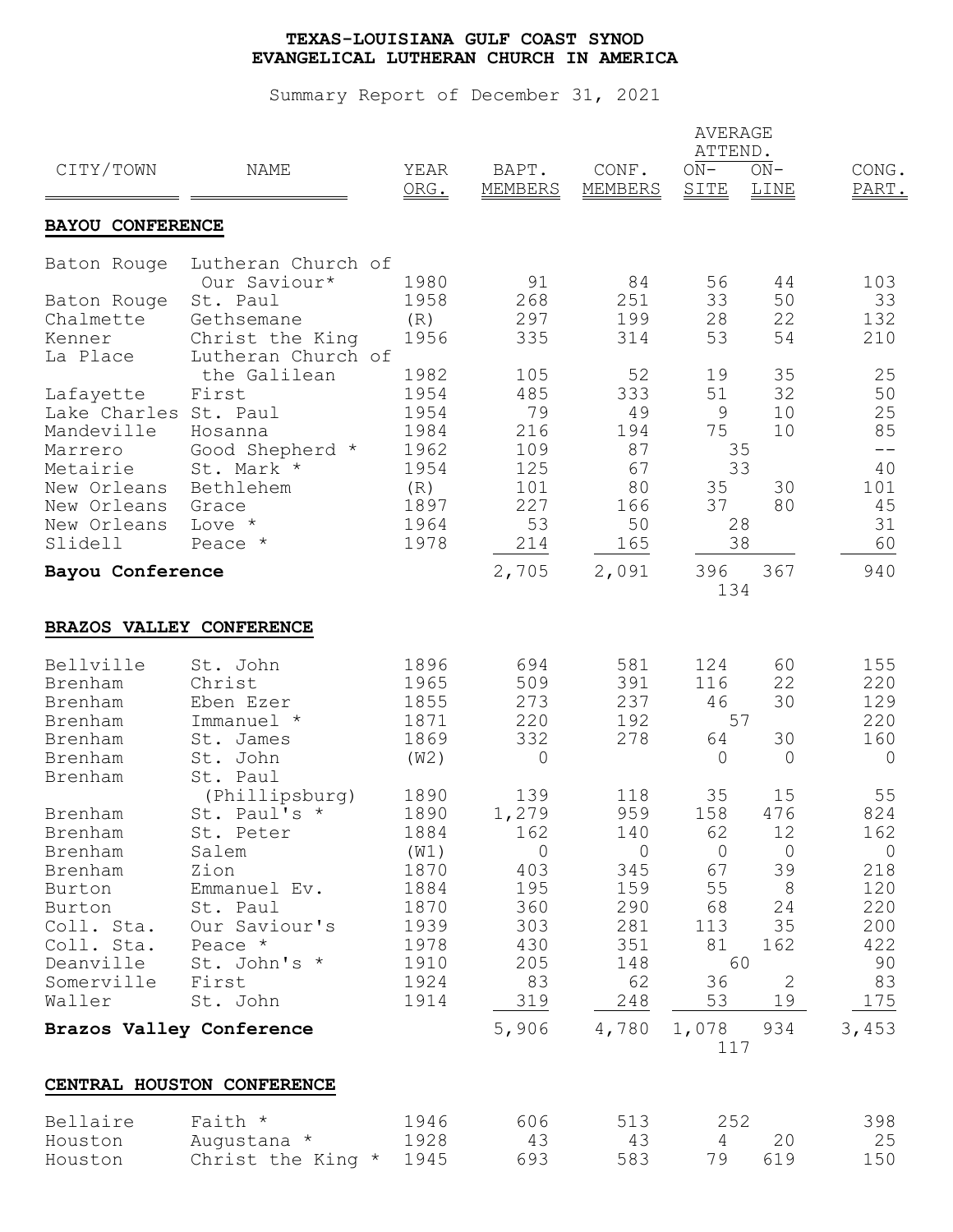|                        |                                        | <b>AVERAGE</b><br>ATTEND. |                         |                         |                |                |                |  |
|------------------------|----------------------------------------|---------------------------|-------------------------|-------------------------|----------------|----------------|----------------|--|
| CITY/TOWN              | NAME                                   | YEAR<br>ORG.              | BAPT.<br><b>MEMBERS</b> | CONF.<br><b>MEMBERS</b> | $ON-$<br>SITE  | $ON-$<br>LINE  | CONG.<br>PART. |  |
|                        | CENTRAL HOUSTON CONFERENCE             | (continued)               |                         |                         |                |                |                |  |
| Houston                | Ev. Lutheran Church<br>of the Redeemer | 1927                      | 124                     | 111                     | 18             | 165            | 18             |  |
| Houston                | Grace/Kindred                          | 1921                      | 62                      | 59                      | 15             | 18             | 62             |  |
| Houston                | Holy Cross                             | 1955                      | 224                     | 209                     | 53             | 66             | 138            |  |
| Houston                | Iglesia Evangelica Luterana            |                           |                         |                         |                |                |                |  |
|                        | El Buen Pastor *                       | 1917                      | 96                      | 48                      | 80             |                | 80             |  |
| Houston                | Memorial Drive *                       | 1960                      | 155                     | 142                     | 70             |                | 125            |  |
| Houston                | Mision Santiago                        |                           |                         |                         |                |                |                |  |
|                        | Apostol                                | (M)                       | 0                       | $\mathsf{O}$            | $\circ$        | $\overline{0}$ | $\circ$        |  |
| Houston                | St. James                              | (R)                       | 271                     | 176                     | 59             | 39             | 271            |  |
| Houston                | Salem Ev.                              | 1955                      | 143                     | 127                     | 27             | 27             | 101            |  |
| Houston                | Umoja *                                | SAWC                      | $\mathsf{O}$            | $\overline{0}$          | $\circ$        | $\circ$        | $\overline{0}$ |  |
| Houston                | Zion                                   | 1914                      | 241                     | 227                     | 70             | 20             | 230            |  |
|                        | Central Houston Conference             |                           | 2,658                   | 2,238                   | 325            | 974            | 1,598          |  |
|                        |                                        |                           |                         |                         | 402            |                |                |  |
| COASTAL BAY CONFERENCE |                                        |                           |                         |                         |                |                |                |  |
| Alvin                  | Alvin                                  | 1938                      | 390                     | 280                     | 68             | $\overline{0}$ | 242            |  |
| Angleton               | St. John                               | 1954                      | 287                     | 235                     | 45             | 35             | 50             |  |
| Baytown                | St. Paul's                             | 1943                      | 184                     | 124                     | 45             | 20             | 193            |  |
| Bridge City            | Good Shepherd                          | 2013                      | 93                      | 66                      | 18             | 220            | 30             |  |
| Dickinson              | Faith                                  | 1954                      | 358                     | 194                     | 60             | $\overline{0}$ | 61             |  |
| Galveston              | First                                  | 1850                      | 468                     | 413                     | 100            | 165            | 266            |  |
| Galveston              | Order of Lutheran                      |                           |                         |                         |                |                |                |  |
|                        | Franciscans *                          | SAWC                      | $\mathsf{O}$            | $\mathbb O$             | $\overline{0}$ | $\overline{0}$ | $\circ$        |  |
| Houston                | House of Prayer                        | 1965                      | 639                     | 636                     | $\overline{0}$ | 59             | 100            |  |
| Houston                | Principe de Paz/                       |                           |                         |                         |                |                |                |  |
|                        | Prince of Peace                        | 1954                      | 370                     | 368                     | 40             | 55             | 55             |  |
| Lake Jackson Christ    |                                        | 1951                      | 235                     | 161                     | 32             | 78             | 65             |  |
| La Porte               | Christ/<br>Light of Christ             | 1962                      | 93                      | 78                      | 20             | 12             | 60             |  |
| League City            | Christus Victor                        | 1982                      | 264                     | 224                     | 30             | 20             | 90             |  |
| League City            | Lakeside *                             | 1991                      | 230                     | 207                     | 102            |                | 104            |  |
| Pasadena               | Peace Ev.                              | 1942                      | 342                     | 300                     | 50             | 0              | 150            |  |
| Pasadena               | Sagrado Corazon *                      | SAWC                      | $\overline{0}$          | $\overline{0}$          | $\overline{0}$ | $\overline{0}$ | $\mathbf 0$    |  |
| Pearland               | New Life *                             | 1961                      | 589                     | 477                     | 183            |                | 385            |  |
| Santa Fe               | St. John                               | 1931                      | 39                      | 39                      | $\circ$        | $\mathbf 0$    | $\mathbf 0$    |  |
| Texas City             | Memorial                               | 1944                      | 143                     | 75                      | 56             | 24             | 83             |  |
| Coastal Bay Conference |                                        |                           | 4,724                   | 3,877                   | 564            | 688            | 1,934          |  |
|                        |                                        |                           |                         |                         | 285            |                |                |  |
|                        | COLORADO RIVER CONFERENCE              |                           |                         |                         |                |                |                |  |
| Carmine                | Martin Luther                          | 1902                      | 437                     | 327                     | 74             | 36             | 200            |  |
| Cat Spring             | St. John                               | 1927                      | 181                     | 172                     | 54             | 99             | 54             |  |
| Columbus               | St. Paul                               | 1919                      | 795                     | 774                     | 148            | 231            | 388            |  |
| Ellinger               | St. John                               | 1861                      | 24                      | 24                      | 12             | 5              | 24             |  |
| Fayetteville St. Paul  |                                        |                           |                         |                         |                |                |                |  |
|                        | (Fayetteville)                         | 1894                      | 85                      | 78                      | 16             | $\circ$        | 50             |  |
|                        | Fayetteville St. Paul (Shelby)         | 1902                      | 127                     | 121                     | 41             | $\overline{0}$ | 133            |  |
| La Grange              | St. John                               | 1895                      | 226                     | 103                     | 35             | 15             | 70             |  |
| La Grange              | St. Paul                               | 1903                      | 673                     | 592                     | 40             | 15             | 271            |  |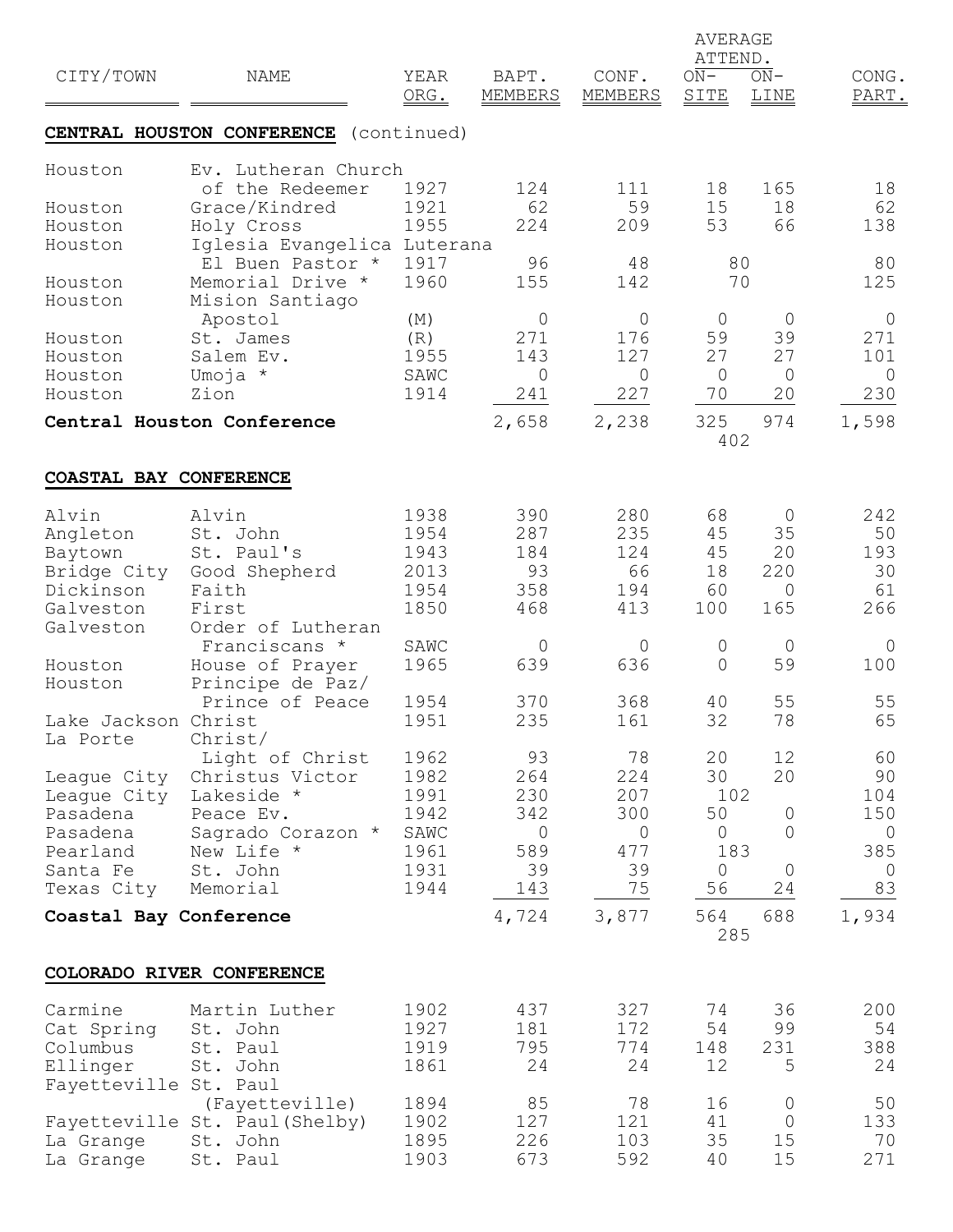|                                                                                                                            |                                                                                                                                                                                             |                                                                                    |                                                                                   |                                                                                | AVERAGE<br>ATTEND.                                                      |                                                                                                              |                                                                                   |
|----------------------------------------------------------------------------------------------------------------------------|---------------------------------------------------------------------------------------------------------------------------------------------------------------------------------------------|------------------------------------------------------------------------------------|-----------------------------------------------------------------------------------|--------------------------------------------------------------------------------|-------------------------------------------------------------------------|--------------------------------------------------------------------------------------------------------------|-----------------------------------------------------------------------------------|
| CITY/TOWN                                                                                                                  | NAME                                                                                                                                                                                        | YEAR<br>ORG.                                                                       | BAPT.<br><b>MEMBERS</b>                                                           | CONF.<br><b>MEMBERS</b>                                                        | $ON-$<br>SITE                                                           | $ON-$<br><b>LINE</b>                                                                                         | CONG.<br>PART.                                                                    |
|                                                                                                                            | COLORADO RIVER CONFERENCE (continued)                                                                                                                                                       |                                                                                    |                                                                                   |                                                                                |                                                                         |                                                                                                              |                                                                                   |
| Ledbetter<br>New Ulm<br>New Ulm<br>Round Top<br>Round Top<br>Schulenburg United Ev. *                                      | Waldeck *<br>St. John<br>Trinity<br>Bethlehem<br>St. John *                                                                                                                                 | 1899<br>1867<br>1855<br>1867<br>1865<br>1867                                       | 119<br>173<br>144<br>216<br>67<br>198                                             | 96<br>119<br>130<br>167<br>62<br>188                                           | 17<br>25<br>45<br>35<br>20                                              | 26<br>3<br>20<br>15<br>$\overline{0}$<br>51                                                                  | 35<br>30<br>160<br>66<br>39<br>198                                                |
| Colorado River Conference                                                                                                  |                                                                                                                                                                                             |                                                                                    | 3,465                                                                             | 2,953                                                                          | 562                                                                     | 465<br>51                                                                                                    | 1,718                                                                             |
| NORTH HOUSTON CONFERENCE                                                                                                   |                                                                                                                                                                                             |                                                                                    |                                                                                   |                                                                                |                                                                         |                                                                                                              |                                                                                   |
| Conroe<br>Conroe<br>Houston<br>Houston<br>Humble<br>Kingwood<br>Lufkin<br>Magnolia<br>Onalaska<br>North Houston Conference | Grace<br>Tree of Life<br>Hosanna<br>Kinsmen<br>Atascocita<br>Holy Comforter<br>Angel of Joy<br>Joyful Life<br>Lake Livingston<br>The Woodlands Lord of Life<br>The Woodlands Spirit of Joy! | 1979<br>1986<br>1976<br>1972<br>1980<br>1968<br>1993<br>2006<br>(R)<br>1970<br>(R) | 242<br>443<br>259<br>955<br>284<br>363<br>54<br>92<br>24<br>1,304<br>103<br>4,123 | 198<br>400<br>202<br>863<br>255<br>303<br>46<br>89<br>24<br>848<br>75<br>3,303 | 46<br>69<br>40<br>202<br>45<br>95<br>19<br>31<br>10<br>168<br>15<br>740 | 153<br>51<br>$\overline{0}$<br>233<br>27<br>93<br>$\overline{0}$<br>10<br>$\overline{0}$<br>231<br>50<br>848 | 181<br>443<br>259<br>1,047<br>245<br>325<br>30<br>75<br>19<br>982<br>135<br>3,741 |
|                                                                                                                            |                                                                                                                                                                                             |                                                                                    |                                                                                   |                                                                                |                                                                         |                                                                                                              |                                                                                   |
| Bay City<br>Beasley<br>Cypress<br>Cypress<br>Cypress<br>Damon<br>El Campo<br>Houston<br>Houston                            | SOUTHWEST HOUSTON CONFERENCE<br>St. Peter<br>Hope *<br>Celebration<br>Messiah<br>Ruach *<br>First English<br>Christ<br>Advent *<br>Christ the                                               | 1949<br>1918<br>(R)<br>1978<br>SAWC<br>1927<br>1898<br>1962                        | 97<br>62<br>171<br>658<br>$\circ$<br>105<br>419<br>274                            | 81<br>62<br>112<br>546<br>$\overline{0}$<br>95<br>331<br>244                   | 44<br>34<br>123<br>$\circ$<br>26<br>83<br>75                            | 20<br>23<br>38<br>155<br>$\circ$<br>4<br>58<br>75                                                            | 86<br>45<br>103<br>388<br>$\circ$<br>48<br>368<br>150                             |
| Houston<br>Houston<br>Katy<br>Missouri City New Hope *<br>Sugar Land<br>Wallis<br>Wharton                                  | Servant<br>Covenant<br>First Taiwanese * 2009<br>Living Word<br>St. Martin<br>St. John *<br>St. Paul                                                                                        | 1975<br>(R)<br>1977<br>1975<br>1957<br>1921<br>1895                                | 188<br>184<br>35<br>1,965<br>296<br>191<br>41<br>79                               | 168<br>140<br>35<br>1,644<br>273<br>169<br>36<br>66                            | 85<br>44<br>180<br>127<br>53<br>37                                      | 79<br>27<br>30<br>50<br>245<br>56<br>26<br>0                                                                 | 83<br>50<br>35<br>900<br>272<br>100<br>40<br>59                                   |
|                                                                                                                            | Southwest Houston Conference                                                                                                                                                                |                                                                                    | 4,765                                                                             | 4,002                                                                          | 911                                                                     | 807<br>79                                                                                                    | 2,727                                                                             |
|                                                                                                                            | Texas-Louisiana Gulf Coast Synod                                                                                                                                                            |                                                                                    | 28,346                                                                            | 23, 244                                                                        | 4,576 5,083<br>1,068                                                    |                                                                                                              | 16,111                                                                            |

(R) -- Redevelopment status. SAWC -- Synodically Authorized Worshiping Community.

<sup>(</sup>M)  $--$  Merged into Houston-St. James  $5/31/21$ . (W1)  $--$  Withdrew  $2/28/21$ . (W2)  $--$  Withdrew  $8/1/21$ .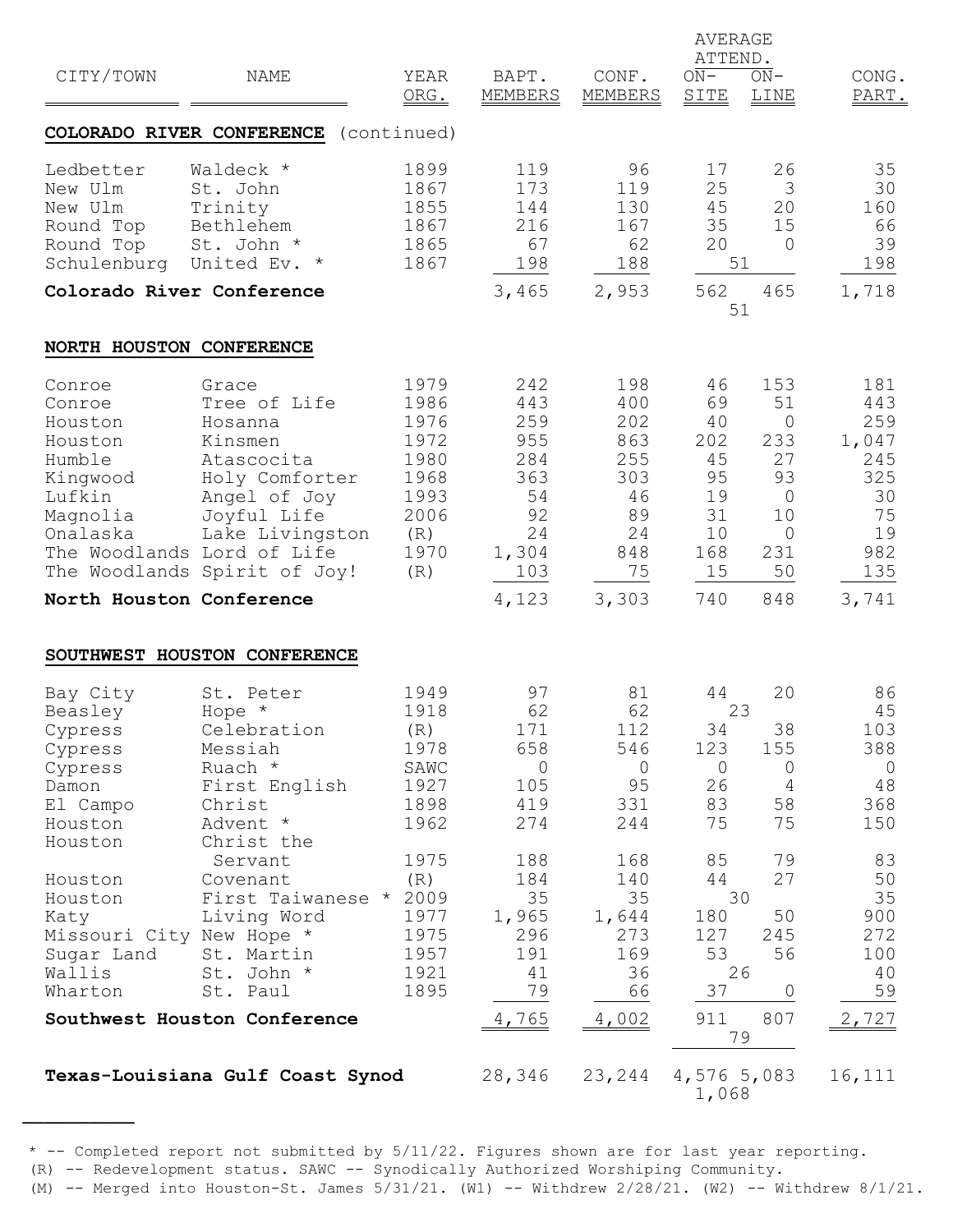| CITY/TOWN                | <b>NAME</b>                |             | Membership<br>12/31/20 |                | Membership<br>12/31/21 | Gain or Loss<br>2020 | 2021                     |
|--------------------------|----------------------------|-------------|------------------------|----------------|------------------------|----------------------|--------------------------|
|                          |                            | <b>BAPT</b> | CONF                   | <b>BAPT</b>    | CONF                   | <b>BAPT</b>          | $\overline{\text{CONF}}$ |
| <b>BAYOU CONFERENCE</b>  |                            |             |                        |                |                        |                      |                          |
| Baton Rouge              | Lutheran Church of         |             |                        |                |                        |                      |                          |
|                          | Our Saviour *              | 138         | 129                    | 91             | 84                     | $-47$                | $-45$                    |
| Baton Rouge              | St. Paul                   | 297         | 281                    | 268            | 251                    | $-29$                | $-30$                    |
| Chalmette                | Gethsemane                 | 301         | 205                    | 297            | 199                    | $-4$                 | $-6$                     |
| Kenner                   | Christ the King            | 503         | 403                    | 335            | 314                    | $-168$               | $-89$                    |
| La Place                 | Lutheran Church of         |             |                        |                |                        |                      |                          |
|                          | the Galilean               | 106         | 53                     | 105            | 52                     | $-1$                 | $-1$                     |
| Lafayette                | First                      | 486         | 335                    | 485            | 333                    | $-1$                 | $-2$                     |
| Lake Charles St. Paul    |                            | 83          | 49                     | 79             | 49                     | $-4$                 | $\circ$                  |
| Mandeville               | Hosanna                    | 418         | 324                    | 216            | 194                    | $-202$               | $-130$                   |
| Marrero                  | Good Shepherd *            | 109         | 87                     | 109            | 87                     | 0                    | $\circ$                  |
| Metairie                 | St. Mark *                 | 125         | 67                     | 125            | 67                     | $\Omega$             | $\overline{0}$           |
| New Orleans              | Bethlehem                  | 80          | 64                     | 101            | 80                     | 21                   | 16                       |
| New Orleans              | Grace                      | 227         | 162                    | 227            | 166                    | 0                    |                          |
| New Orleans              | Love *                     | 53          | 50                     | 53             | 50                     | 0                    | $\overline{0}$           |
| Slidell                  | Peace *                    | 214         | 165                    | 214            | 165                    | 0                    |                          |
| Bayou Conference         |                            | 3,140       | 2,374                  | 2,705          | 2,091                  | $-435$               | $-283$                   |
| BRAZOS VALLEY CONFERENCE |                            |             |                        |                |                        |                      |                          |
|                          |                            |             |                        |                |                        |                      |                          |
| Bellville                | St. John                   | 730         | 648                    | 694            | 581                    | $-36$                | $-67$                    |
| Brenham                  | Christ                     | 509         | 384                    | 509            | 391                    | 0                    | 7                        |
| Brenham                  | Eben Ezer                  | 278         | 241                    | 273            | 237                    | $-5$                 | $-4$                     |
| Brenham                  | Immanuel *                 | 220         | 192                    | 220            | 192                    | $\overline{0}$       | $\overline{0}$           |
| Brenham                  | St. James                  | 334         | 281                    | 332            | 278                    | $-2$                 | $-3$                     |
| Brenham                  | St. John                   | 492         | 391                    | $\Omega$       | $\Omega$               | $-492$               | $-391$                   |
| Brenham                  | St. Paul                   |             |                        |                |                        |                      |                          |
|                          | (Phillipsburg)             | 134         | 113                    | 139            | 118                    | 5                    |                          |
| Brenham                  | St. Paul's *               | 1,279       | 959                    | 1,279          | 959                    | $\Omega$             | $\circ$                  |
| Brenham                  | St. Peter                  | 175         | 155                    | 162            | 140                    | $-13$                | $-15$                    |
| Brenham                  | Salem                      | 784         | 652                    | $\overline{0}$ | $\overline{0}$         | $-784$               | $-652$                   |
| Brenham                  | Zion                       | 413         | 344                    | 403            | 345                    | $-10$                | $\mathbf{1}$             |
| Burton                   | Emmanuel Ev.               | 195         | 164                    | 195            | 159                    | $\overline{0}$       | $-5$                     |
| Burton                   | St. Paul                   | 371         | 302                    | 360            | 290                    | $-11$                | $-12$                    |
| Coll. Sta.               | Our Saviour's              | 392         | 344                    | 303            | 281                    | -89                  | $-63$                    |
| Coll. Sta.               | Peace *                    | 430         | 351                    | 430            | 351                    | $\overline{0}$       | $\overline{0}$           |
| Deanville                | St. John's *               | 205         | 148                    | 205            | 148                    | $\circ$              | $\circ$                  |
| Somerville               | First                      | 78          | 62                     | 83             | 62                     | 5                    | $\overline{0}$           |
| Waller                   | St. John                   | 323         | 289                    | 319            | 248                    | $-4$                 | $-41$                    |
|                          | Brazos Valley Conference   | 7,342       | 6,020                  |                | 5,906 4,780            | $-1,436 -1,240$      |                          |
|                          | CENTRAL HOUSTON CONFERENCE |             |                        |                |                        |                      |                          |
| Bellaire                 | Faith *                    | 606         | 513                    | 606            | 513                    | 0                    | $\circ$                  |
| Houston                  | Augustana *                | 43          | 43                     | 43             | 43                     | 0                    |                          |
|                          |                            |             |                        | 693            |                        | $\circ$              |                          |
| Houston                  | Christ the King * 693      |             | 583                    |                | 583                    |                      |                          |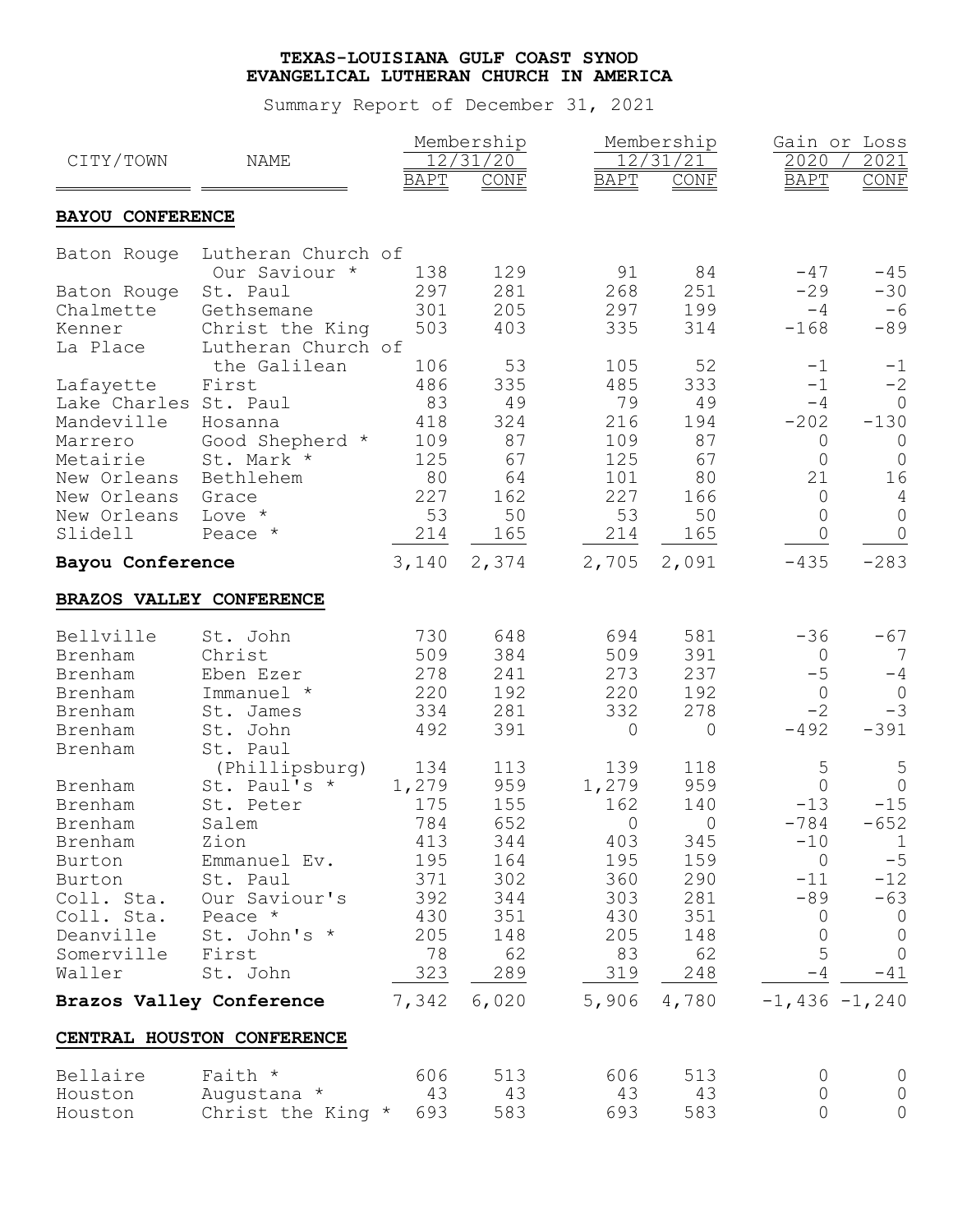| CITY/TOWN              | NAME                           |                            | Membership<br>12/31/20 |             | Membership<br>12/31/21 | Gain or Loss<br>2020      | 2021                   |
|------------------------|--------------------------------|----------------------------|------------------------|-------------|------------------------|---------------------------|------------------------|
|                        | CENTRAL HOUSTON CONFERENCE     | <b>BAPT</b><br>(continued) | <b>CONF</b>            | <b>BAPT</b> | CONF                   | <b>BAPT</b>               | CONF                   |
| Houston                | Ev. Lutheran Church            |                            |                        |             |                        |                           |                        |
|                        | of the Redeemer                | 118                        | 112                    | 124         | 111                    | 6                         | $-1$                   |
| Houston                | Grace/Kindred                  | 54                         | 54                     | 62          | 59                     | $\,8\,$                   | $\overline{5}$         |
| Houston                | Holy Cross                     | 222                        | 204                    | 224         | 209                    | $\overline{2}$            | 5                      |
| Houston                | Iglesia Evangelica Luterana    |                            |                        |             |                        |                           |                        |
|                        | El Buen Pastor *               | 96                         | 48                     | 96          | 48                     | $\circ$                   | $\mathbb O$            |
| Houston                | Memorial Drive *               | 155                        | 142                    | 155         | 142                    | 0                         | $\circ$                |
| Houston                | Mision Santiago                |                            |                        |             |                        |                           |                        |
|                        | Apostol                        | 319                        | 150                    | $\circ$     | 0                      | $-319$                    | $-150$                 |
| Houston                | St. James                      | 40                         | 38                     | 271         | 176                    | 231                       | 138                    |
| Houston                | Salem Ev.                      | 148                        | 132                    | 143         | 127                    | $-5$                      | $-5$                   |
| Houston                | Umoja *                        | $\overline{0}$             | 0                      | $\sqrt{a}$  | $\circ$                | $\circ$                   | $\overline{0}$         |
| Houston                | Zion                           | 222                        | 185                    | 241         | 227                    | 19                        | 42                     |
|                        | Central Houston Conference     | 2,716                      | 2,204                  | 2,658       | 2,238                  | $-58$                     | 34                     |
|                        |                                |                            |                        |             |                        |                           |                        |
| COASTAL BAY CONFERENCE |                                |                            |                        |             |                        |                           |                        |
| Alvin                  | Alvin                          | 401                        | 280                    | 390         | 280                    | $-11$                     | $\overline{0}$         |
| Angleton               | St. John                       | 287                        | 235                    | 287         | 235                    | $\circ$                   | $\overline{0}$         |
| Baytown                | St. Paul's                     | 191                        | 128                    | 184         | 124                    | $-7$                      | $-4$                   |
| Bridge City            | Good Shepherd                  | 96                         | 71                     | 93          | 66                     | $-3$                      | $-5$                   |
| Dickinson              | Faith                          | 365                        | 198                    | 358         | 194                    | $-7$                      | $-4$                   |
| Galveston              | First                          | 464                        | 384                    | 468         | 413                    | 4                         | 29                     |
| Galveston              | Order of Lutheran              |                            |                        |             |                        |                           |                        |
|                        | Franciscans *                  | $\mathbf 0$                | $\circ$                | $\circ$     | $\mathsf{O}$           | $\overline{0}$            | 0                      |
| Houston                | House of Prayer                | 618                        | 494                    | 639         | 636                    | 21                        | 142                    |
| Houston                | Principe de Paz/               |                            |                        |             |                        |                           |                        |
|                        | Prince of Peace                | 363                        | 344                    | 370         | 368                    | 7                         | 24                     |
| Lake Jackson Christ    |                                | 232                        | 156                    | 235         | 161                    | 3                         | 5                      |
| La Porte               | Christ/                        |                            |                        |             |                        |                           |                        |
|                        | Light of Christ                | 95                         | 80                     | 93          | 78                     | $-2$                      | $-2$                   |
| League City            | Christus Victor                | 272                        | 220                    | 264         | 224                    | $-8$                      | 4                      |
| League City            | Lakeside *                     | 230                        | 207                    | 230         | 207                    | $\overline{0}$            | $\circ$                |
| Pasadena               | Peace Ev.                      | 348                        | 300                    | 342         | 300                    | $-6$                      | $\overline{0}$         |
| Pasadena               | Sagrado Corazon *              | $\overline{0}$             | 0                      | $\circ$     | $\circ$                | $\circ$<br>$\overline{0}$ | $\circ$                |
| Pearland<br>Santa Fe   | New Life *                     | 589<br>40                  | 477<br>40              | 589<br>39   | 477<br>39              | $-1$                      | $\circledcirc$<br>$-1$ |
| Texas City             | St. John<br>Memorial           | 142                        | 83                     | 143         | 75                     | $\mathbf 1$               | $-8$                   |
|                        |                                |                            |                        |             |                        |                           |                        |
| Coastal Bay Conference |                                | 4,733                      | 3,697                  | 4,724       | 3,877                  | $-9$                      | 180                    |
|                        | COLORADO RIVER CONFERENCE      |                            |                        |             |                        |                           |                        |
| Carmine                | Martin Luther                  | 447                        | 339                    | 437         | 327                    | $-10$                     | $-12$                  |
| Cat Spring             | St. John                       | 183                        | 109                    | 181         | 172                    | $-2$                      | 63                     |
| Columbus               | St. Paul                       | 779                        | 755                    | 795         | 774                    | 16                        | 19                     |
| Ellinger               | St. John                       | 24                         | 24                     | 24          | 24                     | $\circ$                   | $\overline{0}$         |
| Fayetteville St. Paul  |                                |                            |                        |             |                        |                           |                        |
|                        | (Fayetteville)                 | 83                         | 76                     | 85          | 78                     | $\mathbf{2}$              | 2                      |
|                        | Fayetteville St. Paul (Shelby) | 128                        | 122                    | 127         | 121                    | $-1$                      | $-1$                   |
| La Grange              | St. John                       | 231                        | 119                    | 226         | 103                    | $-5$                      | $-16$                  |
| La Grange              | St. Paul                       | 689                        | 611                    | 673         | 592                    | $-16$                     | $-19$                  |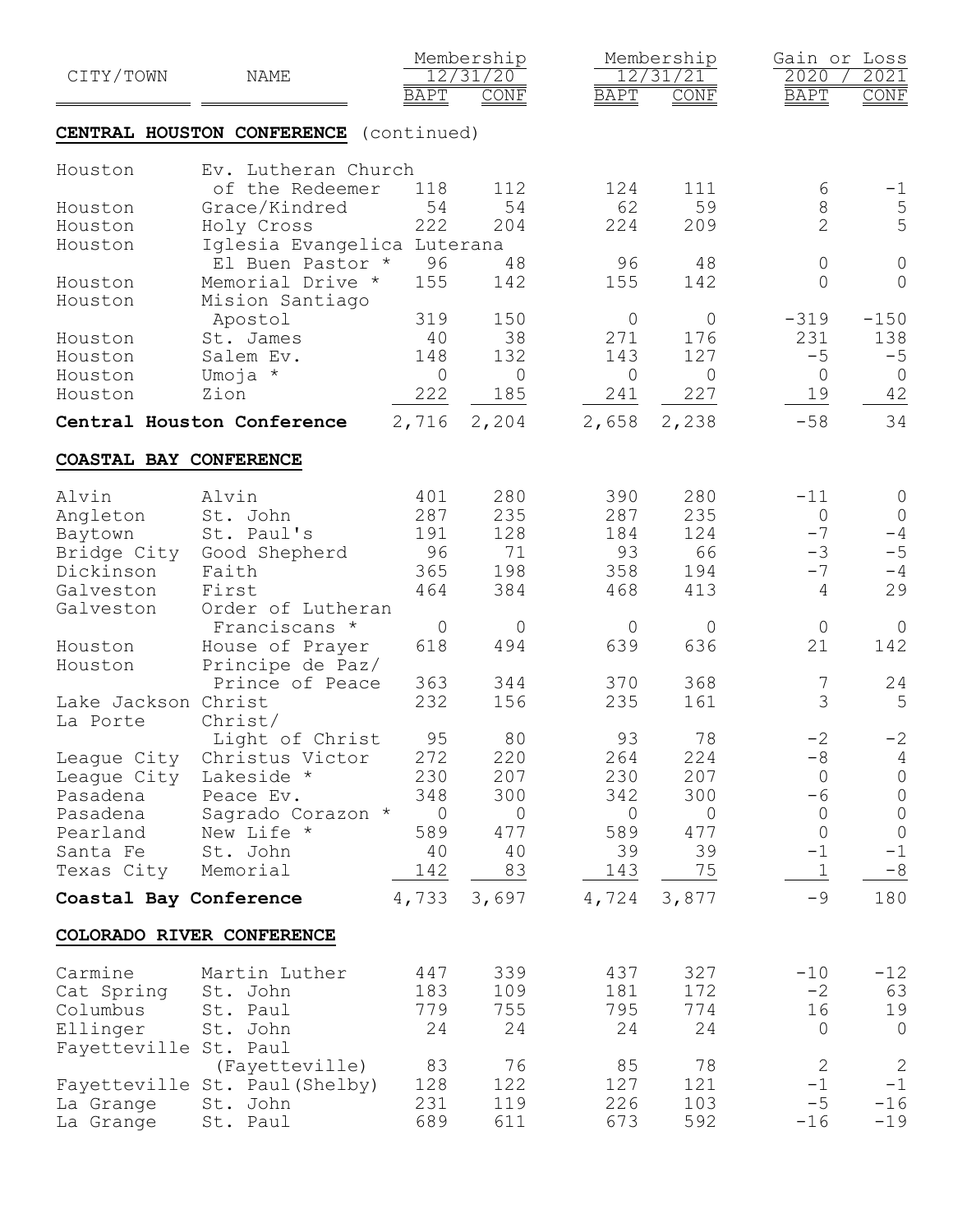| CITY/TOWN                 | NAME                                  | <b>BAPT</b> | Membership<br>12/31/20<br><b>CONF</b> | <b>BAPT</b>   | Membership<br>12/31/21<br>CONF | 2020<br><b>BAPT</b> | Gain or Loss<br>2021<br>CONF |
|---------------------------|---------------------------------------|-------------|---------------------------------------|---------------|--------------------------------|---------------------|------------------------------|
|                           | COLORADO RIVER CONFERENCE (continued) |             |                                       |               |                                |                     |                              |
|                           |                                       |             |                                       |               |                                |                     |                              |
| Ledbetter<br>New Ulm      | Waldeck *                             | 119<br>179  | 96<br>136                             | 119<br>173    | 96<br>119                      | $\circ$<br>$-6$     | $\overline{0}$<br>$-17$      |
| New Ulm                   | St. John<br>Trinity                   | 142         | 142                                   | 144           | 130                            | 2                   | $-12$                        |
| Round Top                 | Bethlehem                             | 217         | 168                                   | 216           | 167                            | $-1$                | $-1$                         |
| Round Top                 | St. John *                            | 67          | 62                                    | 67            | 62                             | $\overline{0}$      | $\overline{0}$               |
| Schulenburg               | United Ev. *                          | 198         | 188                                   | 198           | 188                            | $\overline{0}$      | $\circ$                      |
| Colorado River Conference |                                       | 3,486       | 2,947                                 | 3,465         | 2,953                          | $-21$               | 6                            |
| NORTH HOUSTON CONFERENCE  |                                       |             |                                       |               |                                |                     |                              |
| Conroe                    | Grace                                 | 242         | 200                                   | 242           | 198                            | $\overline{0}$      | $-2$                         |
| Conroe                    | Tree of Life                          | 435         | 435                                   | 443           | 400                            | 8                   | $-35$                        |
| Houston                   | Hosanna                               | 274         | 214                                   | 259           | 202                            | $-15$               | $-12$                        |
| Houston                   | Kinsmen                               | 957         | 846                                   | 955           | 863                            | $-2$                | 17                           |
| Humble                    | Atascocita                            | 291         | 259                                   | 284           | 255                            | $-7$                | $-4$                         |
| Kingwood                  | Holy Comforter                        | 364         | 300                                   | 363           | 303                            | $-1$                | 3                            |
| Lufkin                    | Angel of Joy                          | 97          | 83                                    | 54            | 46                             | $-43$               | $-37$                        |
| Magnolia                  | Joyful Life                           | 88          | 73                                    | 92            | 89                             | 4                   | 16                           |
| Onalaska                  | Lake Livingston                       | 49          | 49                                    | 24            | 24                             | $-25$               | $-25$                        |
|                           | The Woodlands Lord of Life            | 1,448       | 1,190                                 | 1,304         | 848                            | $-144$              | $-342$                       |
|                           | The Woodlands Spirit of Joy!          | 126         | 95                                    | 103           | 75                             | $-23$               | $-20$                        |
| North Houston Conference  |                                       | 4,371       | 3,744                                 |               | $4,123$ 3,303                  | $-248$              | $-441$                       |
|                           | SOUTHWEST HOUSTON CONFERENCE          |             |                                       |               |                                |                     |                              |
| Bay City                  | St. Peter                             | 99          | 84                                    | 97            | 81                             | $-2$                | $-3$                         |
| Beasley                   | Hope *                                | 62          | 62                                    | 62            | 62                             | $\circ$             | $\circ$                      |
| Cypress                   | Celebration                           | 167         | 108                                   | 171           | 112                            | $\overline{4}$      | $\overline{4}$               |
| Cypress                   | Messiah                               | 696         | 578                                   | 658           | 546                            | $-38$               | $-32$                        |
| Cypress                   | Ruach *                               | 0           | $\mathsf{O}$                          | $\mathsf{O}$  | 0                              | 0                   | $\overline{0}$               |
| Damon                     | First English                         | 111         | 105                                   | 105           | 95                             | $-6$                | $-10$                        |
| El Campo                  | Christ                                | 421         | 328                                   | 419           | 331                            | $-2$                | 3                            |
| Houston                   | Advent *                              | 274         | 244                                   | 274           | 244                            | $\overline{0}$      | $\overline{0}$               |
| Houston                   | Christ the                            |             |                                       |               |                                |                     |                              |
|                           | Servant                               | 196         | 180                                   | 188           | 168                            | $-8$                | $-12$                        |
| Houston                   | Covenant                              | 198         | 153                                   | 184           | 140                            | $-14$               | $-13$                        |
| Houston                   | First Taiwanese *                     | 35          | 35                                    | 35            | 35                             | $\circ$             | $\overline{0}$               |
| Katy                      | Living Word                           | 1,903       | 1,593                                 | 1,965         | 1,644                          | 62                  | 51                           |
| Missouri City New Hope *  |                                       | 296         | 273                                   | 296           | 273                            | $\overline{0}$      | $\overline{0}$               |
| Sugar Land                | St. Martin                            | 197         | 174                                   | 191           | 169                            | $-6$                | $-5$                         |
| Wallis                    | St. John *                            | 41          | 36                                    | 41            | 36                             | $\mathbf 0$         | $\overline{0}$               |
| Wharton                   | St. Paul                              | 81          | 74                                    | 79            | 66                             | $-2$                | $-8$                         |
|                           | Southwest Houston Conference          |             | $4,777$ $4,027$                       |               | $4,765$ $4,002$                | $-12$               | $-25$                        |
| TX-LA Gulf Coast Synod    |                                       |             | 30,565 25,013                         | 28,346 23,244 |                                | $-2, 219 -1, 769$   |                              |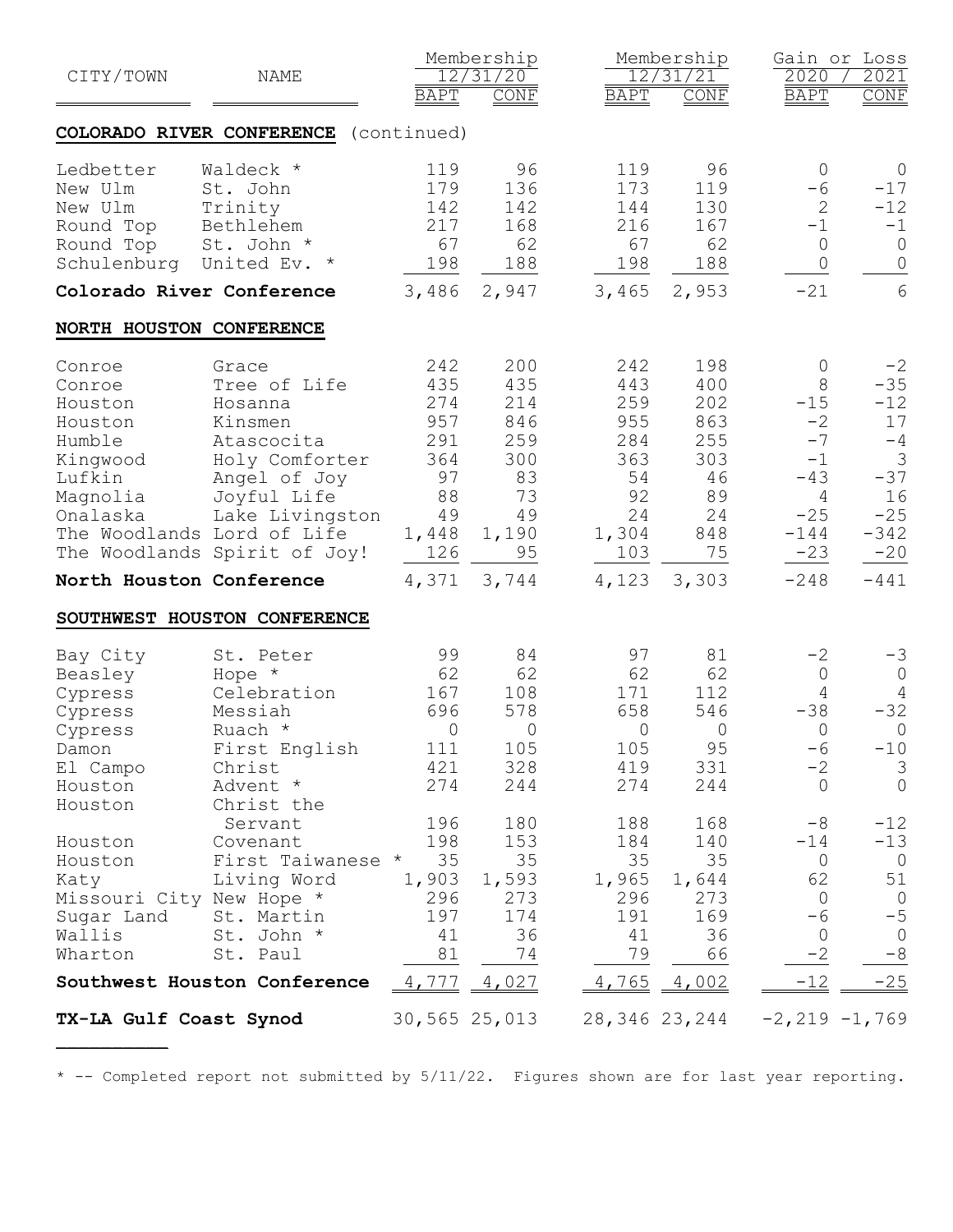| CITY/TOWN                | NAME                        | REGULAR<br>GIVING  | TOTAL<br><b>RECEIPTS</b> | CURR OP<br><b>EXPENSES</b> | MISSION<br><b>SUPPORT</b> | OTHER<br><b>BENEV</b> | TOTAL<br><b>DISBURS</b> |
|--------------------------|-----------------------------|--------------------|--------------------------|----------------------------|---------------------------|-----------------------|-------------------------|
| <b>BAYOU CONFERFENCE</b> |                             |                    |                          |                            |                           |                       |                         |
| Baton Rouge              | Lutheran Church of          |                    |                          |                            |                           |                       |                         |
|                          | Our Saviour *               | 125,399            | 133,063                  | 127,985                    | 1,200                     | 2,682                 | 131,867                 |
| Baton Rouge              | St. Paul                    | 258,248            | 521,727                  | 454,628                    | 8,000                     | 2,000                 | 475,925                 |
| Chalmette                | Gethsemane                  | 35,539             | 119,375                  | 95,993                     | 2,379                     | 1,968                 | 100,340                 |
| Kenner                   | Christ the King             | 351,154            | 608,842                  | 497,934                    | 24,297                    | 10,860                | 583,187                 |
| La Place                 | Lutheran Church of          |                    |                          |                            |                           |                       |                         |
|                          | the Galilean                | 40,861             | 550,482                  | 37,713                     | 1,668                     | $\circ$               | 189,490                 |
| Lafayette                | First                       | 159,357            | 304,508                  | 190,811                    | $\circ$                   | 1,118                 | 198,148                 |
| Lake Charles St. Paul    |                             | 43,722             | 371,674                  | 54,662                     | 2,500                     | 1,000                 | 287,528                 |
| Mandeville               | Hosanna                     | 234,981            | 398,016                  | 448,010                    | 17,000                    | 1,350                 | 499,560                 |
| Marrero                  | Good Shepherd *             | 40,000             | 40,000                   | 31,279                     | 721                       | $\circ$               | 40,000                  |
| Metairie                 | St. Mark *                  | 28,340             | 61,403                   | 58,872                     | 1,200                     | 2,577                 | 62,649                  |
| New Orleans              | Bethlehem                   | 84,635             | 169,268                  | 174,320                    | 2,500                     | $\circ$               | 206,820                 |
| New Orleans              | Grace                       | 228,902            | 412,660                  | 273,945                    | 3,360                     | 11,345                | 459,700                 |
| New Orleans              | Love *                      | 90,775             | 99,943                   | 79,223                     | 2,500                     | 3,607                 | 85,330                  |
| Slidell                  | Peace *                     | 127,085            | 140,102                  | 138,831                    | 500                       | 760                   | 142,531                 |
| Bayou Conference         |                             | 1,848,998          | 3,931,063                | 2,664,206                  | 67,825                    | 39,267                | 3,463,075               |
| Bellville                | St. John                    | 367,555            | 621,071                  | 411,526                    | 13,000                    | 43,153                | 574,159                 |
|                          |                             |                    |                          |                            |                           |                       |                         |
| Brenham                  | Christ<br>Eben Ezer         | 268,998<br>112,502 | 504,278                  | 363,301                    | 5,000                     | 120,009<br>1,926      | 488,310<br>154,690      |
| Brenham                  | Immanuel *                  | 70,347             | 208,546<br>97,939        | 137,594<br>84,061          | 1,965<br>3,000            | 2,322                 | 91,739                  |
| Brenham                  | St. James                   |                    | 152,118                  |                            |                           | 3,207                 | 166,779                 |
| Brenham<br>Brenham       | St. Paul                    | 137,579            |                          | 152,532                    | 11,040                    |                       |                         |
|                          | (Phillipsburg)              | 84,965             | 107,755                  | 93,372                     | 2,407                     | 6,064                 | 111,373                 |
|                          | St. Paul's *                | 1,034,497          | 4,263,884                | 996,481                    | 34,833                    | 77,966                | 3,828,450               |
| Brenham<br>Brenham       | St. Peter                   | 146,774            | 155,208                  | 150,817                    | 12,000                    | $\circ$               | 162,817                 |
| Brenham                  | Zion                        | 186,694            | 231,063                  | 228,481                    | 3,000                     | $\circ$               | 294,787                 |
| Burton                   | Emmanuel Ev.                | 119,451            | 119,451                  | 100,993                    | 3,000                     | 900                   | 104,893                 |
| Burton                   | St. Paul                    | 213,379            | 253,344                  | 189,409                    | 12,000                    | 5,704                 | 237,845                 |
| Coll. Sta.               | Our Saviour's               | 469,658            | 733,653                  | 423,150                    | 24,000                    | 40,022                | 591,330                 |
| Coll. Sta.               | Peace *                     | 423,980            | 551,244                  | 398,397                    | 29,511                    | 14,651                | 617,852                 |
| Deanville                | St. John's *                | 103,017            | 116,347                  | 99,250                     | 2,400                     | $\overline{0}$        | 101,650                 |
|                          | First                       |                    | 69,733                   | 72,294                     | 8,000                     |                       |                         |
| Somerville<br>Waller     | St. John                    | 66,332<br>162,777  | 385,268                  | 174,000                    | 4,700                     | 952<br>4,900          | 84,487<br>183,725       |
| Brazos Valley Conference |                             | 3,968,505          | 8,570,902                | 4,075,658                  | 169,856                   |                       | 321,776 7,794,886       |
|                          | CENTRAL HOUSTON CONFERENCE  |                    |                          |                            |                           |                       |                         |
| Bellaire                 | Faith *                     | 971,349            | 2,062,590                | 1,199,334                  | 78,000                    | 137,567               | 2,064,880               |
| Houston                  | Augustana *                 | 102,170            | 102,170                  | 137,585                    | 3,000                     | $\overline{0}$        | 140,585                 |
| Houston                  | Christ the King*1, 146, 277 |                    | 1,606,862                | 1,265,152                  | 70,000                    | 186,076               | 1,592,988               |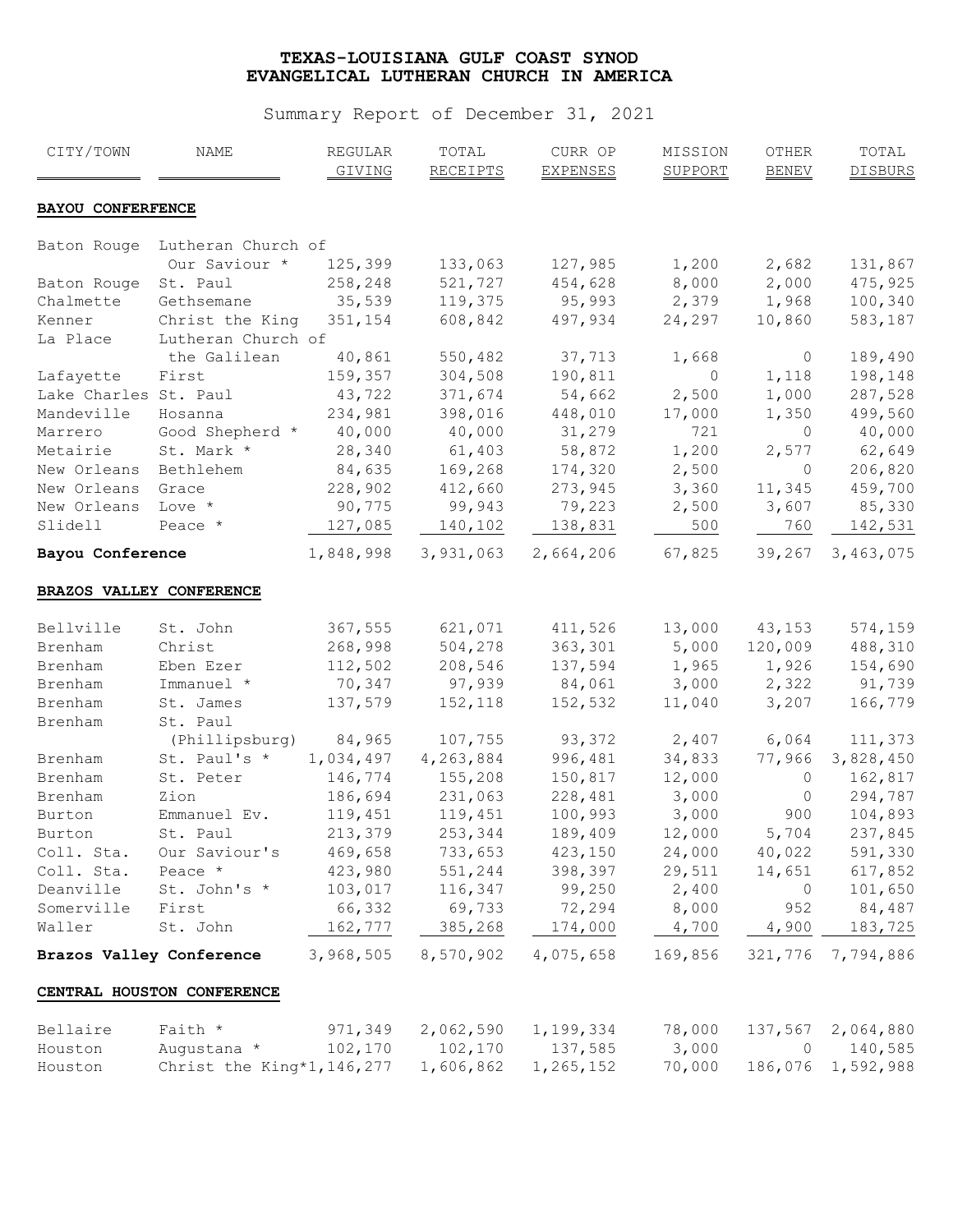| CITY/TOWN              | NAME                                   | <b>REGULAR</b><br>GIVING | TOTAL<br>RECEIPTS | CURR OP<br><b>EXPENSES</b> | MISSION<br><b>SUPPORT</b> | <b>OTHER</b><br><b>BENEV</b> | TOTAL<br><b>DISBURS</b> |
|------------------------|----------------------------------------|--------------------------|-------------------|----------------------------|---------------------------|------------------------------|-------------------------|
|                        | CENTRAL HOUSTON CONFERENCE (continued) |                          |                   |                            |                           |                              |                         |
|                        |                                        |                          |                   |                            |                           |                              |                         |
| Houston                | Ev. Lutheran Church<br>of the Redeemer | 115,807                  | 123,933           | 119,054                    | $\circ$                   | 2,851                        |                         |
|                        | Grace/Kindred                          | 55,420                   | 219,619           | 235,532                    | 5,580                     | 575                          | 134,967<br>254,772      |
| Houston<br>Houston     | Holy Cross                             | 294,568                  | 310,198           | 346,702                    | 6,000                     | 4,400                        | 399,329                 |
| Houston                | Iglesia Evangelica Luterana            |                          |                   |                            |                           |                              |                         |
|                        | El Buen Pastor *                       | 130                      | 370               | 370                        | 125                       | $\mathbf{0}$                 | 495                     |
| Houston                | Memorial Drive * 301,221               |                          | 341,872           | 289,376                    | 10,000                    | 22,867                       | 340,459                 |
| Houston                | St. James                              | 141,595                  | 416,783           | 219,975                    | 9,755                     | 109,392                      | 343,288                 |
| Houston                | Salem Ev.                              | 342,050                  | 3, 273, 166       | 355,655                    | 14,250                    | 13,100                       | 449,215                 |
| Houston                | Umoja *                                | $\circ$                  | $\circ$           | $\overline{0}$             | $\circ$                   | $\circ$                      | $\overline{0}$          |
| Houston                | Zion                                   | 263,351                  | 528,104           | 356,305                    | 6,000                     | 14,227                       | 413,730                 |
|                        | Central Houston Conference 3, 733, 938 |                          | 8,985,667         | 4,525,040                  | 202,710                   | 491,055                      | 6,134,708               |
| COASTAL BAY CONFERENCE |                                        |                          |                   |                            |                           |                              |                         |
|                        |                                        |                          |                   |                            |                           |                              |                         |
| Alvin                  | Alvin                                  | 194,144                  | 209,368           | 196,890                    | 200                       | $\circ$                      | 197,090                 |
| Angleton               | St. John                               | 198,040                  | 237,855           | 227,656                    | 8,400                     | 400                          | 236,456                 |
| Baytown                | St. Paul's                             | 259,075                  | 331,491           | 241,941                    | 7,772                     | $\overline{0}$               | 249,713                 |
|                        | Bridge City Good Shepherd              | 94,038                   | 178,166           | 166,435                    | 4,400                     | 4,250                        | 175,085                 |
| Dickinson              | Faith                                  | 237,888                  | 258,615           | 270,982                    | 9,750                     | 2,500                        | 283,232                 |
| Galveston              | First                                  | 376,239                  | 455,147           | 697,273                    | 30,000                    | 5,799                        | 786,970                 |
| Galveston              | Order of Lutheran                      |                          |                   |                            |                           |                              |                         |
|                        | Franciscans *                          | $\circ$                  | $\mathbf{0}$      | $\circ$                    | 0                         | $\circ$                      | $\circ$                 |
| Houston                | House of Prayer                        | 426,127                  | 546,241           | 337,790                    | 31,200                    | 31,353                       | 488,587                 |
| Houston                | Principe de Paz/                       |                          |                   |                            |                           |                              |                         |
|                        | Prince of Peace 23,566                 |                          | 189,389           | 92,412                     | 800                       | $\circ$                      | 133,192                 |
| Lake Jackson Christ    |                                        | 180,404                  | 312,334           | 195,872                    | 4,200                     | 9,340                        | 289,650                 |
| La Porte               | Christ/                                |                          |                   |                            |                           |                              |                         |
|                        | Light of Christ 33,928                 |                          | 106,476           | 65,162                     | 400                       | $\circ$                      | 67,862                  |
|                        | League City Christus Victor            | 149,126                  | 282,802           | 245,547                    | 1,200                     | 150                          | 258,578                 |
| League City Lakeside * |                                        | 266,444                  | 319,938           | 197,267                    | 2,951                     | 7,901                        | 268,183                 |
| Pasadena               | Peace Ev.                              | 317,841                  | 348,905           | 230,590                    | 3,800                     | 4,125                        | 347,787                 |
| Pasadena               | Sagrado Corazon * 0                    |                          | $\circ$           | $\circ$                    | $\circ$                   | $\circ$                      | $\overline{0}$          |
| Pearland               | New Life *                             | 355,820                  | 446,820           | 397,574                    | 5,000                     | 8,900                        | 436,574                 |
| Santa Fe               | St. John                               | 4,212                    | 4,538             | 15,034                     | 1,800                     | 7,034                        | 23,868                  |
| Texas City Memorial    |                                        | 153,814                  | 205, 183          | 202,545                    | 7,200                     | 1,200                        | 210,945                 |
|                        | Coastal Bay Conference                 | 3,270,706                | 4,433,268         | 3,780,970                  | 119,073                   |                              | 82,952 4,453,772        |
|                        | COLORADO RIVER CONFERENCE              |                          |                   |                            |                           |                              |                         |
| Carmine                | Martin Luther                          | 226,347                  | 298,561           | 292,635                    | 4,601                     | 10,048                       | 307,284                 |
| Cat Spring St. John    |                                        | 195,736                  | 205,920           | 164,034                    | 500                       | 2,260                        | 170,694                 |
| Columbus               | St. Paul                               | 771,139                  | 827,719           | 360,166                    | 21, 217                   | 60,499                       | 479,281                 |
| Ellinger St. John      |                                        | 32,907                   | 32,907            | 26,403                     | 250                       | $\circ$                      | 26,653                  |
| Fayetteville St. Paul  |                                        |                          |                   |                            |                           |                              |                         |
|                        | (Fayetteville) 66,560                  |                          | 73,093            | 54,674                     | 500                       | $\circ$                      | 92,024                  |
|                        | Fayetteville St. Paul (Shelby) 65,271  |                          | 112,050           | 89,222                     |                           | 1,156 1,986                  | 92,364                  |
| La Grange              | St. John                               | 107,340                  | 115,912           | 116,131                    | 5,269                     | 1,094                        | 122,494                 |
| La Grange              | St. Paul                               | 300,059                  | 356,303           | 290,011                    | 50,000                    | 34,395                       | 382,778                 |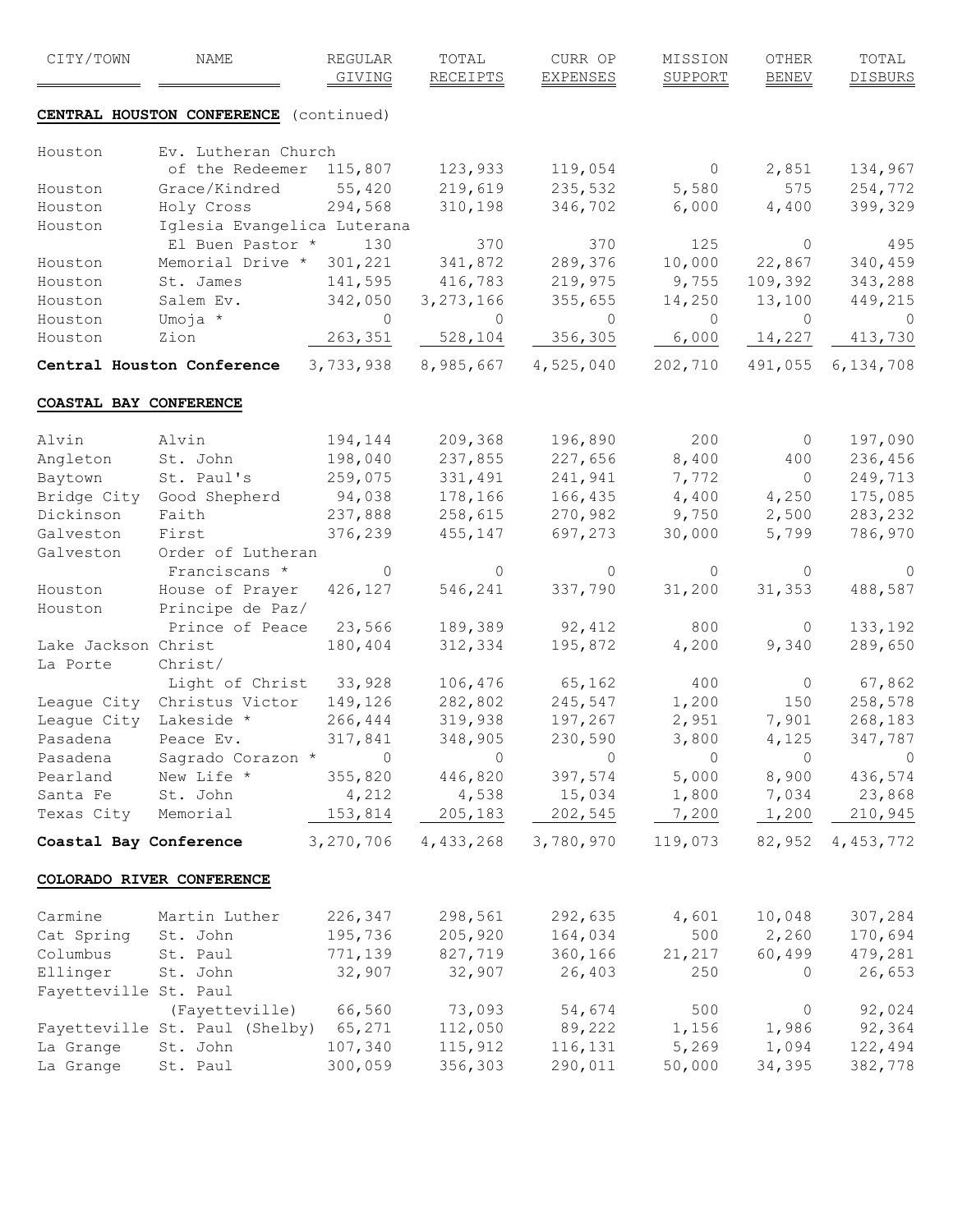| CITY/TOWN                  | NAME                                                        | <b>REGULAR</b><br>GIVING | TOTAL<br><b>RECEIPTS</b> | CURR OP<br><b>EXPENSES</b> | MISSION<br><b>SUPPORT</b> | OTHER<br><b>BENEV</b> | TOTAL<br><b>DISBURS</b>  |
|----------------------------|-------------------------------------------------------------|--------------------------|--------------------------|----------------------------|---------------------------|-----------------------|--------------------------|
|                            | COLORADO RIVER CONFERENCE (continued)                       |                          |                          |                            |                           |                       |                          |
| Ledbetter                  | Waldeck *                                                   | 51,414                   | 56,604                   | 55,395                     | 2,400                     | 250                   | 58,584                   |
| New Ulm                    | St. John                                                    | 60,148                   | 146,440                  | 71,507                     | 5,711                     | $\circ$               | 77,218                   |
| New Ulm                    | Trinity                                                     | 117,175                  | 132,913                  | 82,190                     | 1,500                     | $\circ$               | 83,690                   |
| Round Top                  | Bethlehem                                                   | 72,770                   | 181,608                  | 141,608                    | 1,800                     | $\circ$               | 143,408                  |
| Round Top                  | St. John *                                                  | 51,520                   | 72,531                   | 49,956                     | 3,600                     | 4,652                 | 71,877                   |
| Schulenburg United Ev. *   |                                                             | 62,993                   | 75,086                   | 79,619                     | 6,000                     | 1,015                 | 104,306                  |
| Colorado River Conference  |                                                             | 2, 181, 379              | 2,687,647                | 1,873,551                  | 104,504                   | 116,199               | 2, 212, 655              |
| NORTH HOUSTON CONFEFENCE   |                                                             |                          |                          |                            |                           |                       |                          |
| Conroe                     | Grace                                                       | 402,396                  | 1,048,067                | 249,239                    | 29,280                    | 7,736                 | 1, 185, 435              |
| Conroe                     | Tree of Life                                                | 383,907                  | 459,377                  | 391,969                    | 24,000                    | 6,205                 | 469,702                  |
| Houston                    | Hosanna                                                     | 232,611                  | 282,824                  | 254,020                    | 9,594                     | 6,918                 | 296,805                  |
| Houston                    | Kinsmen                                                     | 1,027,338                | 3,181,008                | 1,468,838                  | 102,734                   | 24,133                | 2,526,886                |
| Humble                     | Atascocita                                                  | 192,016                  | 250,152                  | 209,864                    | 5,200                     | 5,000                 | 270,514                  |
| Kingwood                   | Holy Comforter                                              | 525,004                  | 722,478                  | 459,510                    | 42,880                    | 12,070                | 597,128                  |
| Lufkin                     | Angel of Joy                                                | 43,719                   | 43,950                   | 25,273                     | $\circ$                   | $\circ$               | 25,273                   |
| Magnolia                   | Joyful Life                                                 | 88,157                   | 92,157                   | 122,000                    | 1,500                     | 2,570                 | 126,070                  |
| Onalaska                   | Lake Livingston                                             | 40,066                   | 66,817                   | 76,311                     | 200                       | $\circ$               | 76,511                   |
| The Woodlands Lord of Life |                                                             | 1,010,414                | 1,356,915                | 1,055,790                  | 101,041                   | 98,748                | 1, 275, 753              |
|                            | The Woodlands Spirit of Joy! 156,000                        |                          | 464,267                  | 231,805                    | 11,700                    | 12,293                | 463,598                  |
| North Houston Conference   |                                                             | 4,101,628                | 7,968,012                | 4,544,619                  | 328,129                   | 175,673               | 7,313,675                |
|                            | SOUTHWEST HOUSTON CONFERENCE                                |                          |                          |                            |                           |                       |                          |
| Bay City                   | St. Peter                                                   | 148,535                  | 183,433                  | 154,024                    | 11,790                    | 4,421                 | 204,796                  |
| Beasley                    | Hope *                                                      | 36,997                   | 59,522                   | 42,494                     | 500                       | $\circ$               | 59,097                   |
| Cypress                    | Celebration                                                 | 101,452                  | 134,581                  | 127,414                    | 427                       | 1,612                 | 129,453                  |
| Cypress                    | Messiah                                                     | 616,553                  | 889,404                  | 600,065                    | 15,774                    | 65,679                | 804,155                  |
| Cypress                    | Ruach *                                                     | $\circ$                  | $\Omega$                 | $\Omega$                   | $\Omega$                  | $\Omega$              | $\Omega$                 |
| Damon                      | First English                                               | 45,150                   | 51,164                   | 40,537                     | 2,000                     | 1,400                 | 45,531                   |
| El Campo                   | Christ                                                      | 286,810                  | 345,280                  | 214,402                    | 6,900                     | 16,229                | 239,871                  |
| Houston                    | Advent *                                                    | 237,061                  | 287,574                  | 248,600                    | 3,400                     | $\mathbf{0}$          | 252,000                  |
| Houston                    | Christ the                                                  |                          |                          |                            |                           |                       |                          |
|                            | Servant                                                     | 482,288                  | 531,953                  | 687,192                    | 11,800                    | 62,153                | 891,591                  |
| Houston                    | Covenant                                                    | 97,385                   | 154,668                  | 246,000                    | 9,400                     | 5,736                 | 376,116                  |
| Houston                    | First Taiwanese * 74,579                                    |                          | 103,931                  | 82,825                     | 3,000                     | 1,238                 | 99,543                   |
| Katy                       | Living Word                                                 | 1,610,119                | 1,897,846                | 1,440,173                  | 76,000                    | 88,758                | 1,849,285                |
| Missouri City New Hope *   |                                                             | 465,192                  | 804,593                  | 534,000                    | 14,000                    | 37,407                | 667,349                  |
| Sugar Land                 | St. Martin                                                  | 224,105                  | 347,785                  | 296,728                    | 7,200                     | 5,156                 | 381,634                  |
| Wallis                     | St. John *                                                  | 28,154                   | 47,545                   | 31,041                     | 2,100                     | 761                   | 51,490                   |
| Wharton                    | St. Paul                                                    | 75,252                   | 123,707                  | 77,147                     | 1,758                     | 4,457                 | 126,499                  |
|                            | <b>Southwest Houston Conference</b> $4,529,632$ $5,962,986$ |                          |                          | 4,822,642                  | $166,049$ $-$             |                       | <u>295,007 6,178,410</u> |
|                            |                                                             |                          |                          |                            |                           |                       |                          |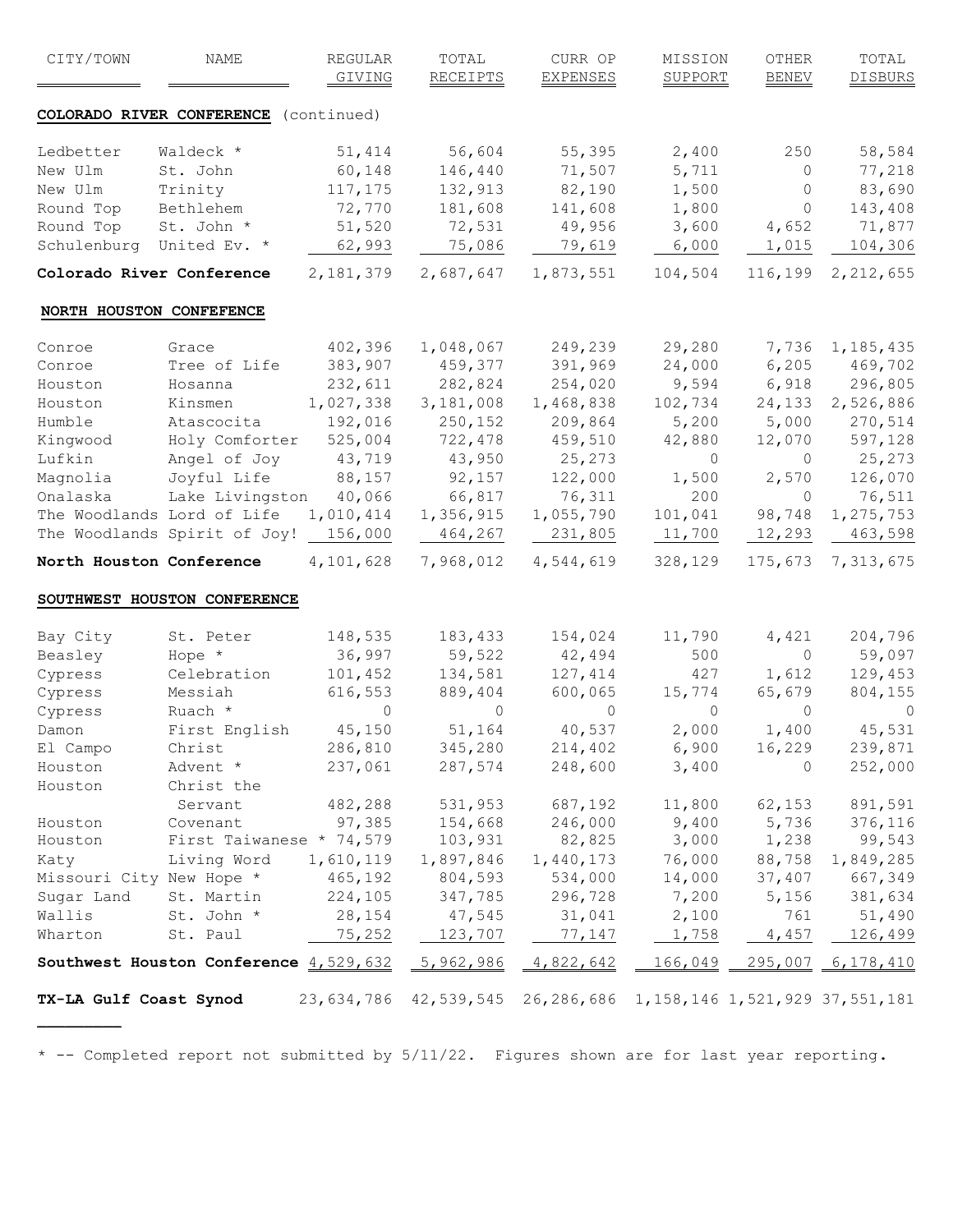| CITY/TOWN                | <b>NAME</b>                | TOTAL ASSETS | TOTAL INDEBTEDNESS |
|--------------------------|----------------------------|--------------|--------------------|
| <b>BAYOU CONFERENCE</b>  |                            |              |                    |
| Baton Rouge              | Lutheran Church of         |              |                    |
|                          | Our Saviour *              | 886,553      |                    |
| Baton Rouge              | St. Paul                   | 3, 231, 025  | 235,982            |
| Chalmette                | Gethsemane                 | 1,049,018    |                    |
| Kenner                   | Christ the King            | 2,834,464    | 179,653            |
| La Place                 | Lutheran Church of         |              |                    |
|                          | the Galilean               | 1,280,786    | 108,163            |
| Lafayette                | First                      | 3,346,050    |                    |
| Lake Charles             | St. Paul                   | 1,371,114    |                    |
| Mandeville               | Hosanna                    | 2,463,192    | 156,673            |
| Marrero                  | Good Shepherd *            | 170,000      |                    |
| Metairie                 | St. Mark *                 | 465,000      |                    |
| New Orleans              | Bethlehem                  | 1,298,000    |                    |
| New Orleans              | Grace                      | 856,870      |                    |
| New Orleans              | Love *                     | 302,422      |                    |
| Slidell                  | Peace *                    | 1,712,051    | 2,500              |
|                          |                            |              |                    |
| Bayou Conference         |                            | 21,266,545   | 682,971            |
|                          |                            |              |                    |
| BRAZOS VALLEY CONFERENCE |                            |              |                    |
| Bellville                | St. John                   | 6,804,108    |                    |
| Brenham                  | Christ                     | 5, 139, 816  |                    |
| Brenham                  | Eben Ezer                  | 2, 245, 611  |                    |
| Brenham                  | Immanuel *                 | 685,068      |                    |
| Brenham                  | St. James                  | 2,458,458    |                    |
| Brenham                  | St. Paul (Phillipsburg)    | 1,992,974    |                    |
| Brenham                  | St. Paul's *               | 17,754,928   | 1,438,211          |
| Brenham                  | St. Peter                  | 2,232,958    |                    |
| Brenham                  | Zion                       | 2,947,231    |                    |
| Burton                   | Emmanuel Ev.               | 1,371,570    |                    |
| Burton                   | St. Paul                   | 3, 193, 743  |                    |
| College Sta.             | Our Saviour's              | 4,427,952    | 218,661            |
| College Sta.             | Peace *                    | 2, 272, 733  |                    |
| Deanville                | St. John's *               | 315,000      |                    |
| Somerville               | First                      | 890,834      |                    |
| Waller                   | St. John                   | 2,653,376    |                    |
| Brazos Valley Conference |                            | 57,386,360   | 1,656,872          |
|                          | CENTRAL HOUSTON CONFERENCE |              |                    |
| Bellaire                 | Faith *                    | 3,391,003    | 151,520            |
| Houston                  | Augustana *                | 1,100,000    |                    |
| Houston                  | Christ the King *          | 15, 151, 907 | 2,385,366          |
|                          |                            |              |                    |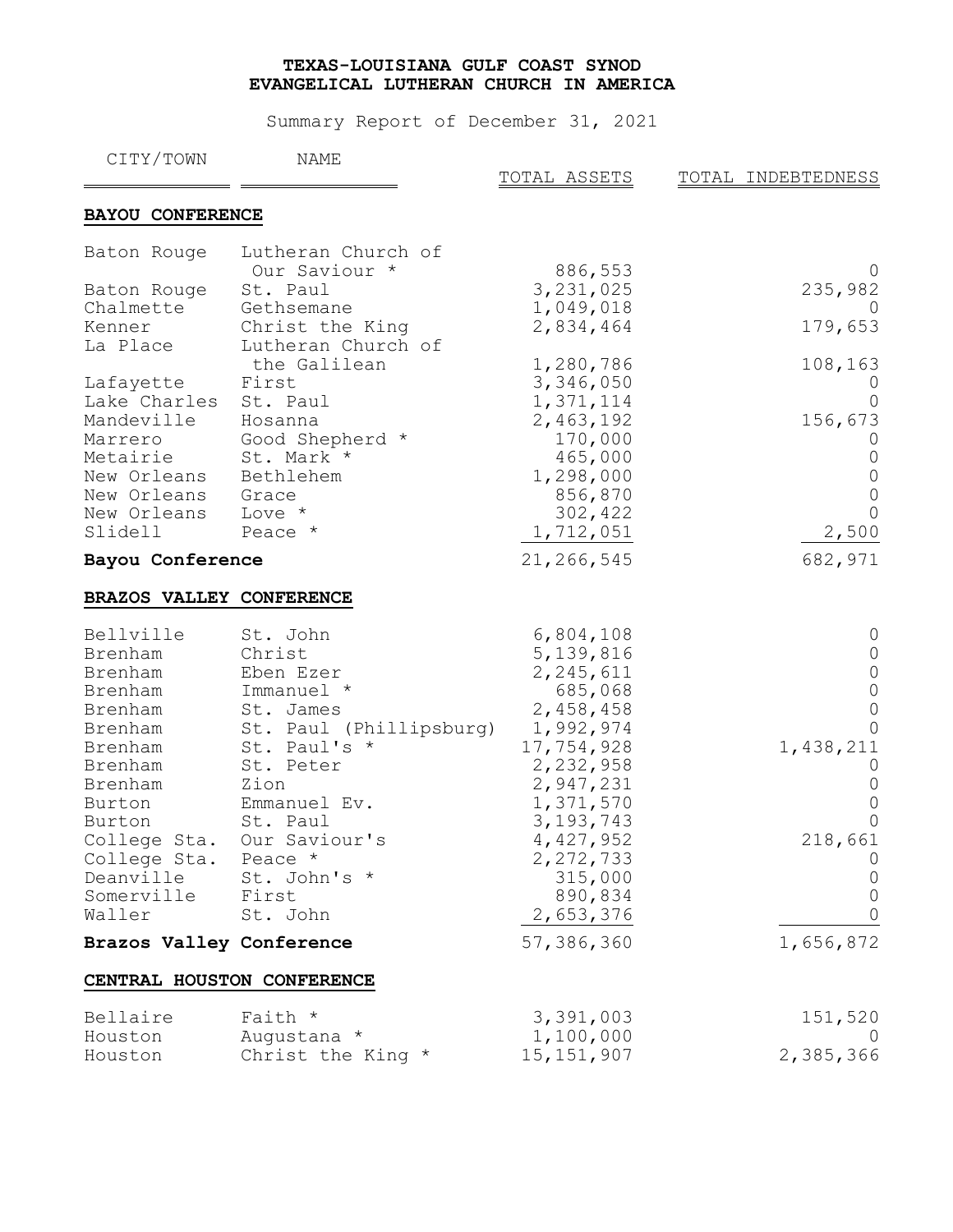| CITY/TOWN                 | NAME                                            | TOTAL ASSETS           | TOTAL INDEBTEDNESS |
|---------------------------|-------------------------------------------------|------------------------|--------------------|
|                           | CENTRAL HOUSTON CONFERENCE (continued)          |                        |                    |
|                           |                                                 |                        |                    |
| Houston                   | Ev. Lutheran Church<br>of the Redeemer          |                        |                    |
| Houston                   | Grace/Kindred                                   | 2,339,602              | 3,022              |
|                           |                                                 | 1,710,465              | 27,014             |
| Houston<br>Houston        | Holy Cross                                      | 5,782,123              |                    |
|                           | Iglesia Evangelica Luterana<br>El Buen Pastor * | 370                    |                    |
| Houston                   | Memorial Drive *                                | 1,779,026              | 126,362            |
| Houston                   | St. James                                       | 1,599,520              |                    |
| Houston                   | Salem Ev.                                       |                        | 15,833             |
| Houston                   | Umoja *                                         | 3,294,248<br>$\bigcap$ |                    |
| Houston                   | Zion                                            |                        |                    |
|                           |                                                 | 3,637,108              |                    |
|                           | Central Houston Conference                      | 39,785,372             | 2,709,117          |
| COASTAL BAY CONFERENCE    |                                                 |                        |                    |
| Alvin                     | Alvin                                           | 2,189,306              |                    |
| Angleton                  | St. John                                        | 1,545,098              |                    |
| Baytown                   | St. Paul's                                      | 1,595,986              |                    |
| Bridge City               | Good Shepherd                                   | 840,055                |                    |
| Dickinson                 | Faith                                           | 2,723,650              |                    |
| Galveston                 | First                                           | 7,150,000              | 520,000            |
| Galveston                 | Order of Lutheran                               |                        |                    |
|                           | Franciscans *                                   | 0                      |                    |
| Houston                   | House of Prayer                                 | 1,425,754              |                    |
| Houston                   | Principe de Paz/                                |                        |                    |
|                           | Prince of Peace *                               | 800,000                |                    |
| Lake Jackson              | Christ                                          | 1,594,187              |                    |
| La Porte                  | Christ/                                         |                        |                    |
|                           | Light of Christ                                 | 617,719                |                    |
| League City               | Christus Victor                                 | 2, 135, 516            | 30,477             |
| League City               | Lakeside *                                      | 2,990,500              | 665,000            |
| Pasadena                  | Peace Ev.                                       | 4,083,656              | 1, 105, 443        |
| Pasadena                  | Sagrado Corazon *                               | 0                      |                    |
| Pearland                  | New Life *                                      | 1,446,015              | 212,000            |
| Santa Fe                  | St. John                                        | 1,430,794              |                    |
| Texas City                | Memorial                                        | 1,228,715              |                    |
| Coastal Bay Conference    |                                                 | 33,796,951             | 2,532,920          |
| COLORADO RIVER CONFERENCE |                                                 |                        |                    |
|                           |                                                 |                        |                    |
| Carmine                   | Martin Luther                                   | 2,552,364              |                    |
| Cat Spring                | St. John                                        | 1,327,618              |                    |
| Columbus                  | St. Paul                                        | 3,995,452              |                    |
| Ellinger                  | St. John                                        | 245,403                |                    |
| Fayetteville              | St. Paul (Fayetteville)                         | 562,445                |                    |
| Fayetteville              | St. Paul (Shelby)                               | 2,101,141              |                    |
| La Grange                 | St. John *                                      | 677,009                |                    |
| La Grange                 | St. Paul                                        | 5,712,937              |                    |
|                           |                                                 |                        |                    |